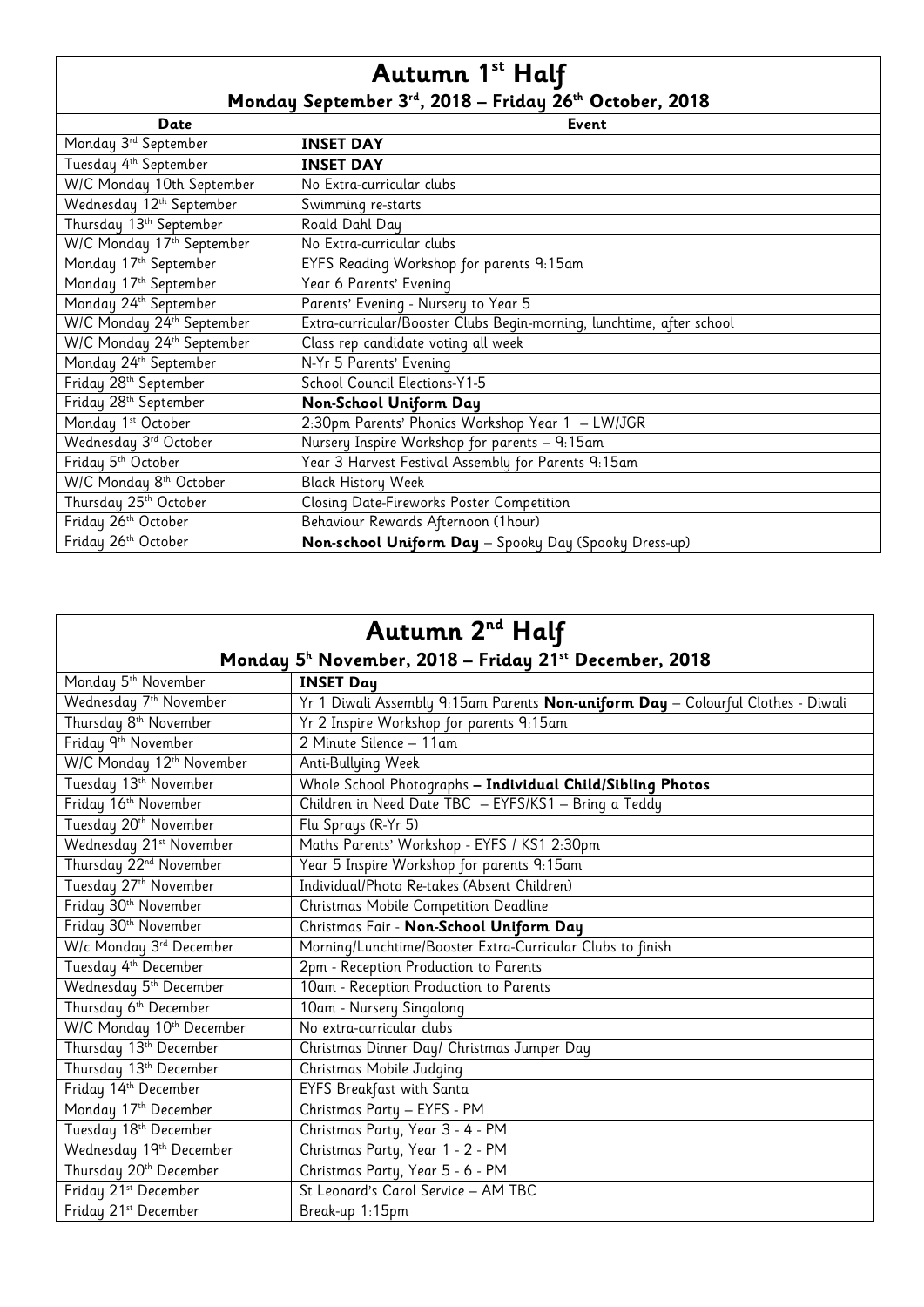## **Spring 1st Half Tuesday 7th January, 2019 – Friday 15th February, 2019**

| Tuesday 7th January, 2014 – Friday 15''' February, 2014 |                                                     |  |
|---------------------------------------------------------|-----------------------------------------------------|--|
| W/c Monday 7 <sup>th</sup> January                      | No extra-curricular clubs                           |  |
| Wednesday 9th January                                   | Swimming re-starts                                  |  |
| W/c Monday 14th January                                 | No extra-curricular clubs                           |  |
| Wednesday 16th January                                  | Year 1 Inspire Workshop for parents 9:15am          |  |
| W/c Monday 21st January                                 | No extra-curricular clubs                           |  |
| W/c Monday 21st January                                 | Book Fair Week (TBC)                                |  |
| Friday 25 <sup>th</sup> January                         | Non-School Uniform Day                              |  |
| W/C Monday 28 <sup>th</sup> January                     | Extra-curricular clubs start                        |  |
| Friday 1 <sup>st</sup> February                         | Animal Man                                          |  |
| Tuesday 5 <sup>th</sup> February                        | Chinese New Year - Activities in School             |  |
| Tuesday 5 <sup>th</sup> February                        | Safer Internet Day - Activities in School           |  |
| Friday 8 <sup>th</sup> February                         | Year 4 assembly for parents Chinese New Year 9:15am |  |
| Monday 11 <sup>th</sup> February                        | Parents' Open Afternoon / Evening                   |  |
| Thursday 14th February                                  | Reception Inspire Workshop for parents 9:15am       |  |
| Friday 15 <sup>th</sup> February                        | Behaviour Awards Afternoon (1hour)                  |  |
|                                                         |                                                     |  |
|                                                         |                                                     |  |
|                                                         |                                                     |  |
|                                                         |                                                     |  |

| Spring 2 <sup>nd</sup> Half                          |                                                |  |
|------------------------------------------------------|------------------------------------------------|--|
| Monday 25th February, 2019 - Friday 12th April, 2019 |                                                |  |
| Tuesday 5 <sup>th</sup> March                        | KS2 Science Workshop for parents 9:15am        |  |
| Thursday 7 <sup>th</sup> March                       | World Book Day - Dress as a book character     |  |
| W/c Monday 11 <sup>th</sup> March                    | Science Week - Activities in school            |  |
| Monday 11 <sup>th</sup> March                        | KS1 SATs Parents Meeting 2:30pm                |  |
| Tuesday 12th March                                   | Photographer in school - Class Photos          |  |
| Wednesday 13th March                                 | Year 3 Inspire Workshop for parents 9:15am     |  |
| Friday 15 <sup>th</sup> March                        | Comic Relief - Activities in school            |  |
| Monday 18 <sup>th</sup> March                        | KS2 SATs Parents Meeting - 2:30pm              |  |
| Friday 29th March                                    | Non-School Uniform Day                         |  |
| Friday 5 <sup>th</sup> April                         | Behaviour Rewards - Team Building Day          |  |
| Tuesday 9th April                                    | KS1 Easter Bonnet Parade/KS2 Eggs (new hall)   |  |
| Friday 12th April                                    | AM - Easter Assembly - Year 5 St Leonard's TBC |  |
| Friday 12 <sup>th</sup> April                        | Break Up - 1:15pm                              |  |
|                                                      |                                                |  |
|                                                      |                                                |  |
|                                                      |                                                |  |